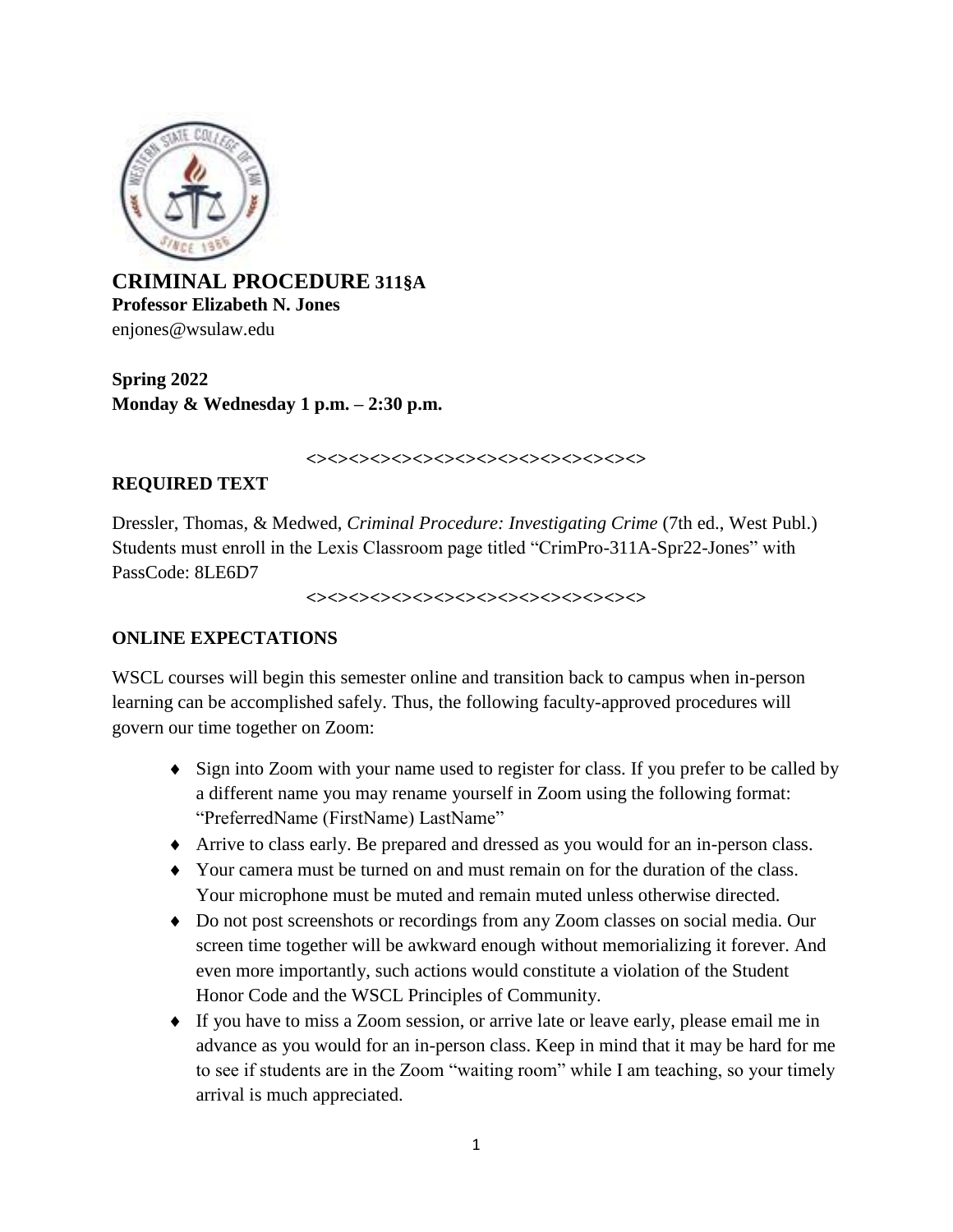# **COURSE DESCRIPTION**

This course examines the constitutional amendments governing criminal investigations. It explores the natural tensions between the government's need for effective law enforcement and the privacy and individual liberty interests of its people.

Simply put, this class will teach you "rules" that affect you, your friends, and your family. It is not overly dramatic to say that there are times in which understanding your rights and responsibilities vis a vis the government can mean the difference between life and death. Some questions: When can the police "detain" you? Can an officer look inside your backpack? Does it matter if you are in a car or in a house? Why must the police inform you of your Fifth Amendment right to remain silent, but not of your Fourth Amendment right to not consent to a search? We will answer these questions (and many more) this semester.

# **LEARNING GOALS**

After completion of this course, students should be able to:

- Understand, and be able to apply, general concepts of criminal procedure relating to the investigation of crime derived from the Fourth, Fifth, and Sixth Amendments to the U.S. Constitution.
- Understand, and think critically about, the principles and policies behind our system of investigative criminal procedure.
- Apply and distinguish cases, with the ability to identify the salient features of an appropriate precedent case and to identify and explain legally significant similarities and differences between the precedent case and a fact pattern.
- Apply rules to facts, with the ability to articulate a rule implicated by the issue, to identify legally significant facts in a fact pattern, and to explain why the facts are significant by connecting the facts to the requirement(s) of the rule.
- Evaluate legal arguments by identifying the strengths and weaknesses of the argument.
- $\blacklozenge$  Identify issues related to ethics and the professional responsibility required of those practicing within the criminal justice system.

# **ATTENDANCE, EXAMINATIONS, & GRADES**

Class attendance is mandatory. Students who miss more than four class sessions are subject to administrative dismissal from the course per the WSCL Attendance Policy (reprinted in the Student Handbook).

Students earn a numeric grade for the course. The final course grade will consist of two "closed book" examinations: a midterm (during a regularly scheduled class) and a three-hour final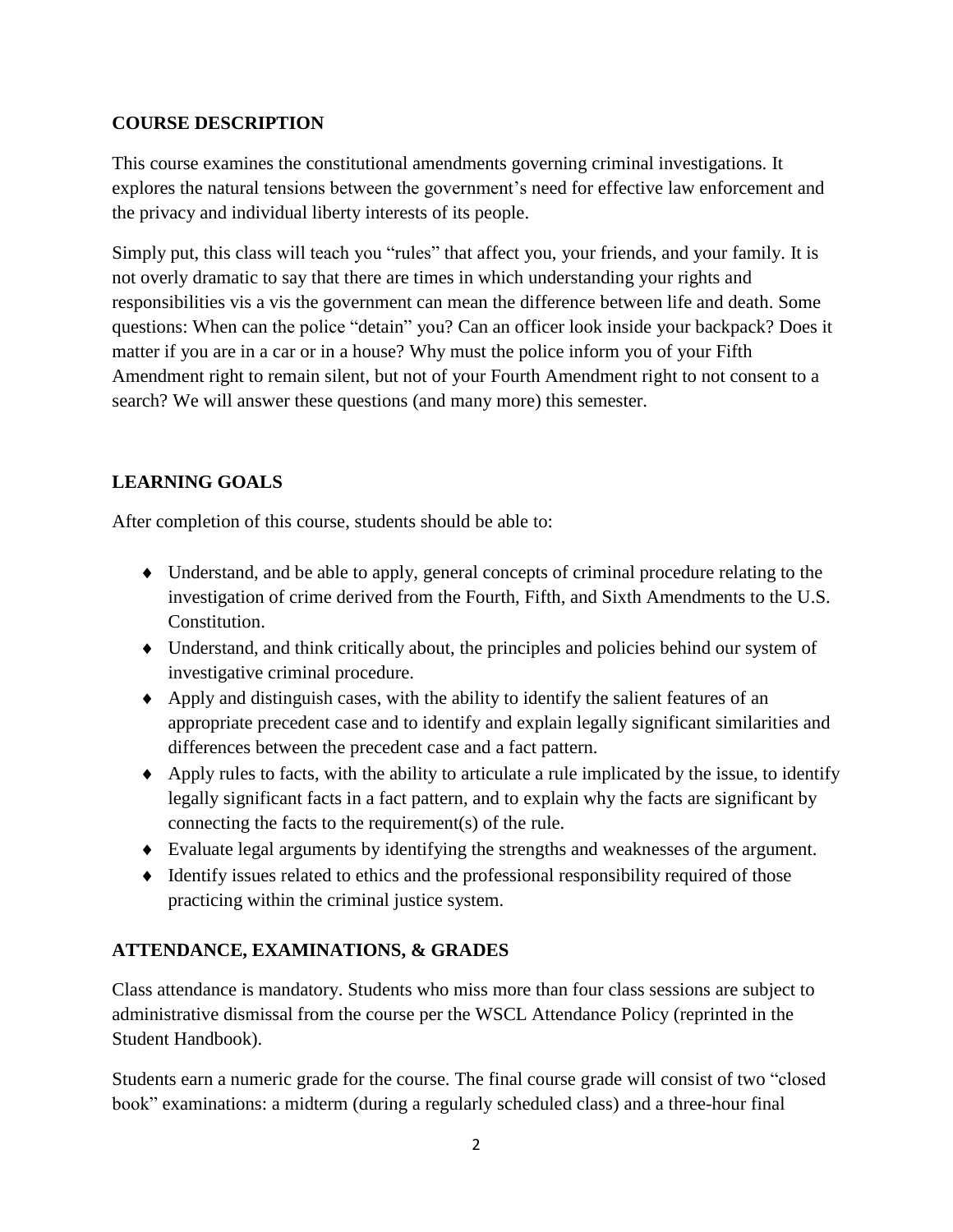examination. Final grades will be based on the midterm (15%), the final examination (70%), and P&P (participation & professionalism) (15%).

# **PARTICIPATION, PROFESSIONALISM, & PREPARATION**

**Participation & Professionalism (P&P)**: Law school success often involves an active learning environment. Please do the assigned reading (and re-read material you do not fully understand) prior to class, listen to everything said in class, and refrain from multi-tasking (checking social media, etc) during class. This Criminal Procedure course only meets twice a week for 180 total minutes; devote yourself fully to this class time to derive its maximum benefits.

For volunteer participation, quality is valued over quantity, but being an active and engaged participant is important. All views are welcome.

15% of your final course grade will be based on the quality and quantity of your contributions to class discussions, preparation for class, attendance, punctuality, and conduct during class time.

You may not record this class without my prior approval. Students in violation of course policies may be referred to the Associate Dean for Academic Affairs.

**Outside Preparation**: Criminal Procedure is a bar-tested topic and a graduation requirement. You should anticipate that, on average, preparing your weekly case reading and brief writing will take you a minimum of two hours for every one hour of class time. To repeat with specificity and at risk of redundancy: because Criminal Procedure is a three-unit class, you should estimate your preparation for class to require six or more hours outside of class to complete.

# **OFFICE HOURS**

Spr22 Office Hours TBA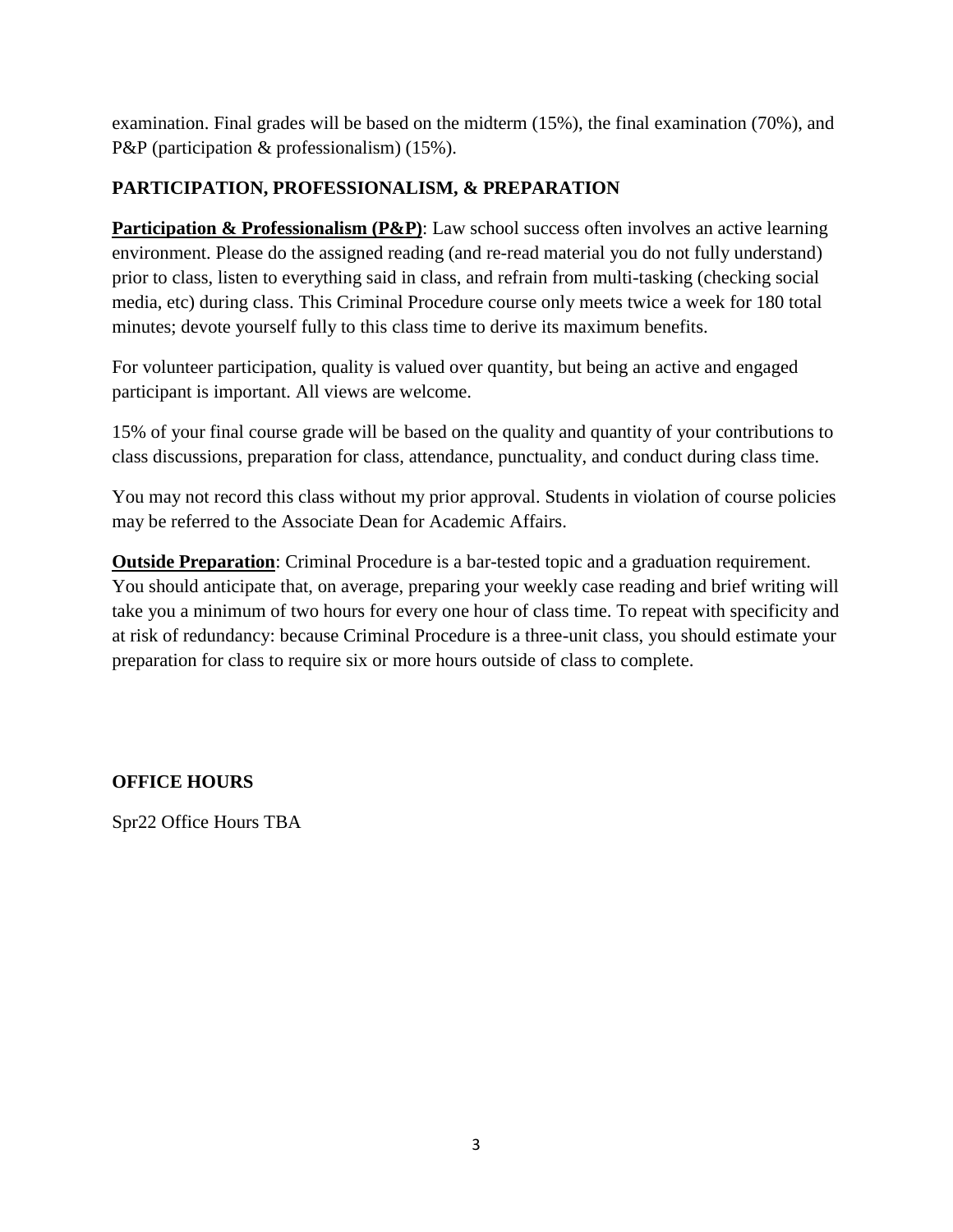#### **<><><><><><><><><><><><>**

# **SYLLABUS**

#### **THE FOURTH AMENDMENT**

#### **WEEK 1: Wednesday January 19**

Warrants & Probable Cause pp. 68-72; 189-190; 199-206; 210 (n1)-213(thru n6); 233-236

#### **WEEK 2: Monday January 24 & Wednesday January 26**

Reasonable Expectation of Privacy; Detention Hearings; K9s; Home, Curtilage, & Open Fields pp. 223(n1)-224(thru n4); 91-104; 111-115; 118-129; 138(n5)-148; 154-164; 174-178

#### **WEEK 3: Monday January 31 & Wednesday February 2**

Serving the Warrant; Exigent Circumstances; Plain View pp. 225(n7)-226; 237-251; 254(n7)-255; 347-350

#### **WEEK 4: Monday February 7 & Wednesday February 9**

Search Incident to Arrest (SITA); Arrest Inventories; Protective Sweeps pp. 256-261; 264(n6)-276; 284(n4)-286; 450-453; 289-294

#### **WEEK 5: Monday February 14 & Wednesday February 16**

*99 Problems*: Cars, Containers in Cars, & Pretextual Stops pp. 301-322; 333-341; 412(n4)-413

#### **WEEK 6: Tuesday February 22 ("Legislative Day") & Wednesday February 23**

Stop & Frisk; Plain Touch; "Consensual" Encounters pp. 387-398; 403(n6)-407; 352(n2); 415-422(thru n3); 425-448

#### **WEEK 7: Monday February 28 & Wednesday March 2**

Consent; Special Needs Searches pp. 353-358; 360-368; 375-378; 380(n2)-383; 462-471; 474-479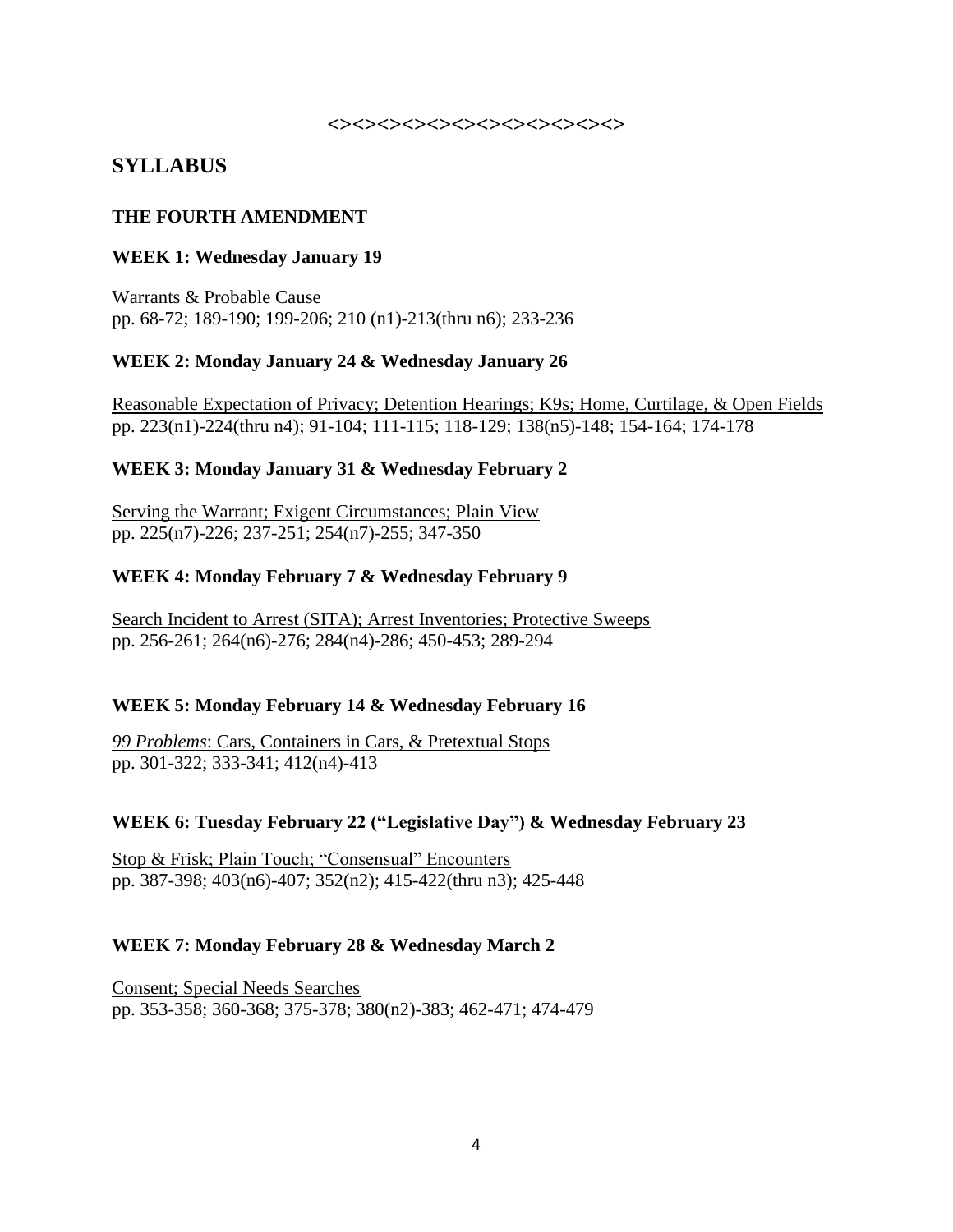# **JUDICIALLY CREATED REMEDIES**

# **WEEK 8: Monday March 7 & Wednesday March 9**

Concepts of Standing in Crim Pro; The Exclusionary Rule pp. 487-488; 490-503; 512-518; 520(n4)-536; 542-548

# **WEEK 9: SPRING BREAK**

# **WEEK 10: Monday March 21 & Wednesday March 23**

Review (Monday) & MIDTERM (Wednesday)

# **THE FIFTH AMENDMENT**

# **WEEK 11: Monday March 28 & Wednesday March 30**

*Miranda v Arizona*; "Custody" & "Interrogation" per *Miranda* pp. 613-625; 630(n5)-632; 697(n1); 675-689

# **WEEK 12: Monday April 4 & Wednesday April 6**

### Continuing to Define & Limit *Miranda*; Non-Testimonial Evidence pp. 698-699; 715-718; 720(n2); 638-644; 663-668; 673-674; 693-694(n6 & n7); Jones, Elizabeth N. & Wade, Wallace, *'Spit and Acquit': Legal and Practical Ramifications of the DA's DNA Gathering Program*, 51 O.C. Lawyer Magazine 9 (2009). Available on SSRN: <https://ssrn.com/abstract=1809997>

# **THE SIXTH AMENDMENT**

# **WEEK 13: Monday April 11 & Wednesday April 13**

The Right to Appointed Counsel; Jailhouse Informants pp. 1018-1021; 1024-1027; 1045-1052; 735-748; 754(n6)

# **WEEK 14: Monday April 18 & Wednesday April 20**

Eyewitness Identification pp. 793-824

# **WEEK 15: Monday April 25 & Wednesday April 27**

Catch-Up / Review